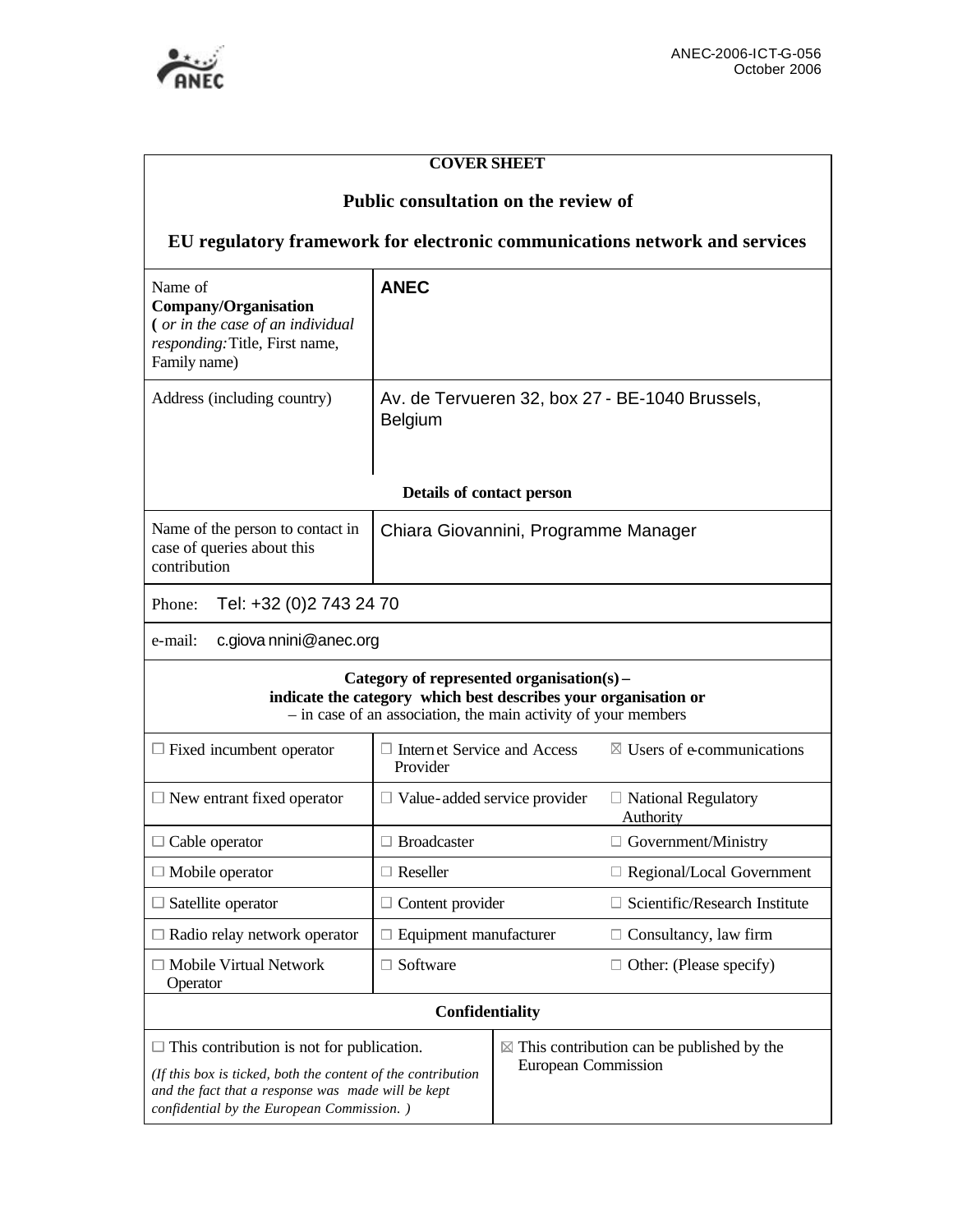

#### **Privacy Statement**

**Description and purpose of the processing**: Personal data provided in connection with that consultation will be processed to the extent required to carry out that consultation. Contributions received as part that public consultation, which may contain personal data, will be published on the Europa website, unless confidentiality is requested (see above).

**Person responsible for the processing**: Head of the Unit 'Policy Development', DG Information Society and Media, European Commission.

**Recipients of your personal data:** European Commission, Brussels.

**Contact**: If you have any questions regarding the processing of your personal data please contact the secretariat of the Unit by email or by telephone  $(+32.2.2962326)$ .

**Your rights:** To access your personal data, or if you have questions regarding the above, please contact the secretariat at the mentioned email address or telephone number. You can exercise your rights according to applicable legislation on data protection.

Further information on the latter is available at the following URL address: **http://europa.eu.int/geninfo/copyright\_en.htm#personaldata**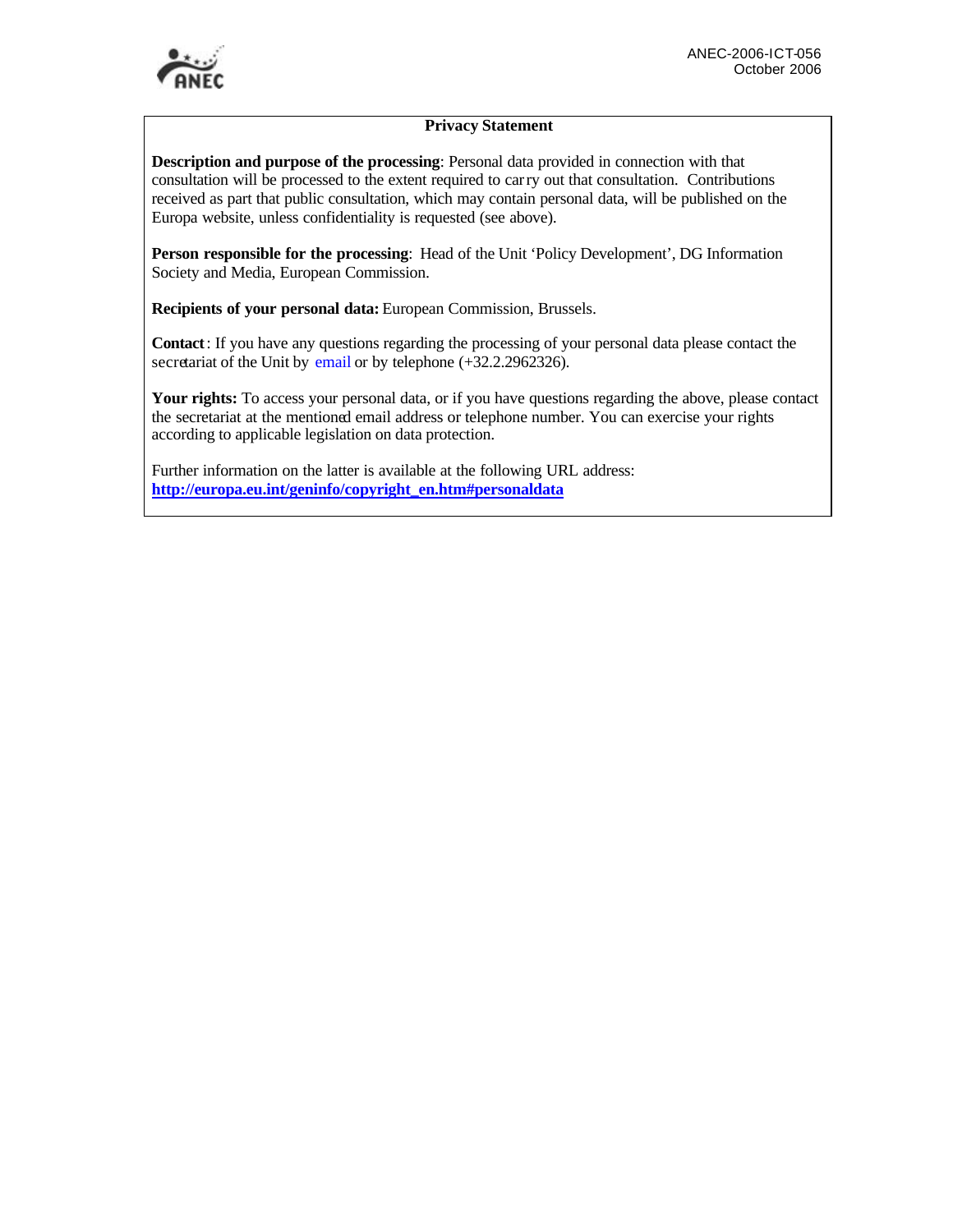# **A. General comments**

**In this section, respondents are invited to express below their general comments on the Review of the EU Regulatory Framework for electronic communications networks and services.** 

## **ANEC COMMENTS ON THE EU REGULATORY FRAMEWORK FOR ELECTRONIC COMMUNICATIONS REVISION<sup>1</sup>**

ANEC appreciates the opportunity in giving our views on the revision of the current EU regulatory framework for electronic communications. Our comments focus on the use of standards as a tool for consumer protection and promoting their interests and follow the relevant sequencing of the Commission staff working document. We reiterate, when appropriate, our previous contributions<sup>2</sup>.

#### **General Comments**

Although acknowledging the general positive effects of the current regulatory framework in terms of offering of electronic communications services, ANEC would like to express concerns on the current status of the access to those services, as a large number of consumers, and especially the most vulnerable, have failed to reap benefits.

Geographical coverage and reduced costs of national calls do not automatically mean accessibility for all. ANEC would like to highlight the contradiction between the objectives to promote competition among operators and the lack of choice for consumers with disabilities.

### **ANEC in Brief**

*ANEC is the European consumer voice in standardisation, representing and defending consumer interests in the process of standardisation and certification, also in policy and legislation related to standardisation. Our aim is a high level of consumer protection.* 

*ANEC was set up in 1995 as an international non-profit association under Belgian law. It represents consumer organisations from the European Union Member States and the European Free Trade Association (EFTA) countries. Our General Assembly is composed of one national member per country, nominated jointly by the national consumer organisations in their country. The European Commission and EFTA fund ANEC, while national consumer organisations contribute in kind.*

www.anec.org

 $\overline{a}$ 1 COMMISSION STAFF WORKING DOCUMENT and COMMUNICATION FROM THE COMMISSION on the Review of the EU Regulatory Framework for electronic communications networks and services, COM(2006) 334 final, Proposed Changes. 2

ANEC2005/DFA/018) ANEC response to the consultation on this Communication on the review of the<br>
Jniversal Service Directive (COM(2005) 203; ANEC-ICT-2006-G-003 Universal Service Directive (COM(2005) 203 ; ANEC-ICT-2006-G-003 ANEC INPUT ON THE EU REGULATORY FRAMEWORK FOR ELECTRONIC COMMUNICATIONS REVIEW, Jan 06**.**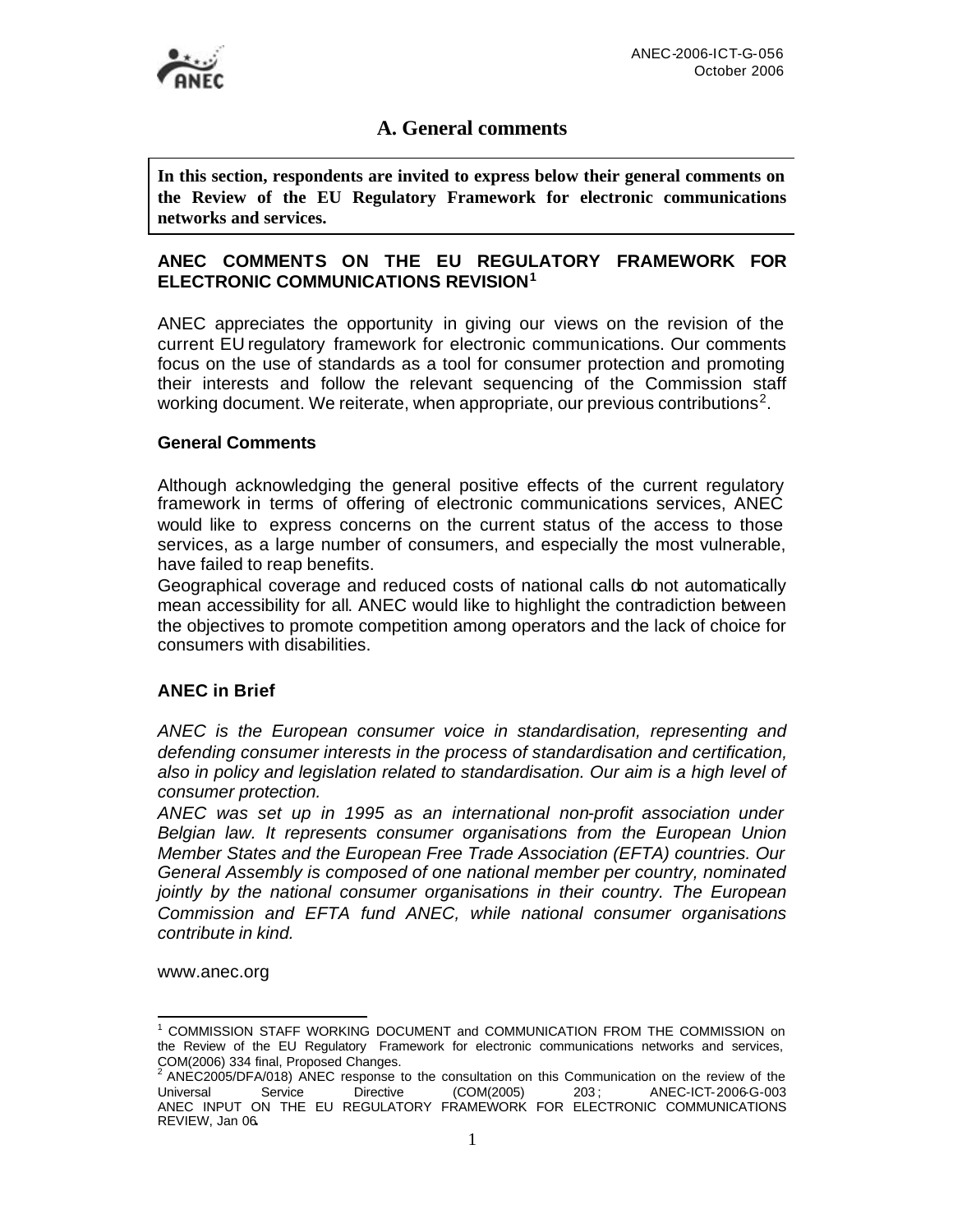

## **B. Position on proposed changes**

**The Commission Staff Working Document accompanying the Communication from the Commission on the Review of the EU Regulatory Framework for electronic communications networks and services summarises the changes being proposed.**

**In this section, respondents are invited to give comments on these specific proposals**

**Respondents are requested to express very clearly their position on proposed changes. Please** *limit your response to no more than one page per item.*

## **3. Consolidating the internal market**

#### **3.10 Adapting the regulatory framework to cover telecommunications terminal equipment, ensuring constancy with the R&TTE Directive**

ANEC welcomes the Commission's proposal to include electronic communications terminals under the new electronic communications regulatory framework and ensure consistency and constancy with the R&TTE Directive. This suggestion was already contained in the INCOM report of 2003, to which ANEC contributed.

However, ANEC does not understand what kind of effects this proposal could have, especially concerning the relaxation of the R&TTE directive obligation on network operators to publish their Network Termination Point (NTP) interface specification. One possible effect would be diversity of equipment protocols, resulting in incompatibility between terminals and networks. This would certainly not benefit consumers, especially consumers with disabilities, who are already suffering from lack of interoperability of text phones across Europe. ANEC would like the Commission to consider ensuring that all terminals are compatible.

### **4. Strengthening Consumer Protection and User Rights**

#### **4.1 Improve the transparency and publication of information for end-users**

ANEC is supporting all measures aimed at improving the transparency of information for consumers. It would be advantageous to complement the suggested National Regulatory Authorities' (NRAs) increased powers, with a provision allowing the Commission to give a mandate to the European Standardisation Bodies (ESOs) in order to elaborate standards on comparability of prices and information of electronic communications services in the EU.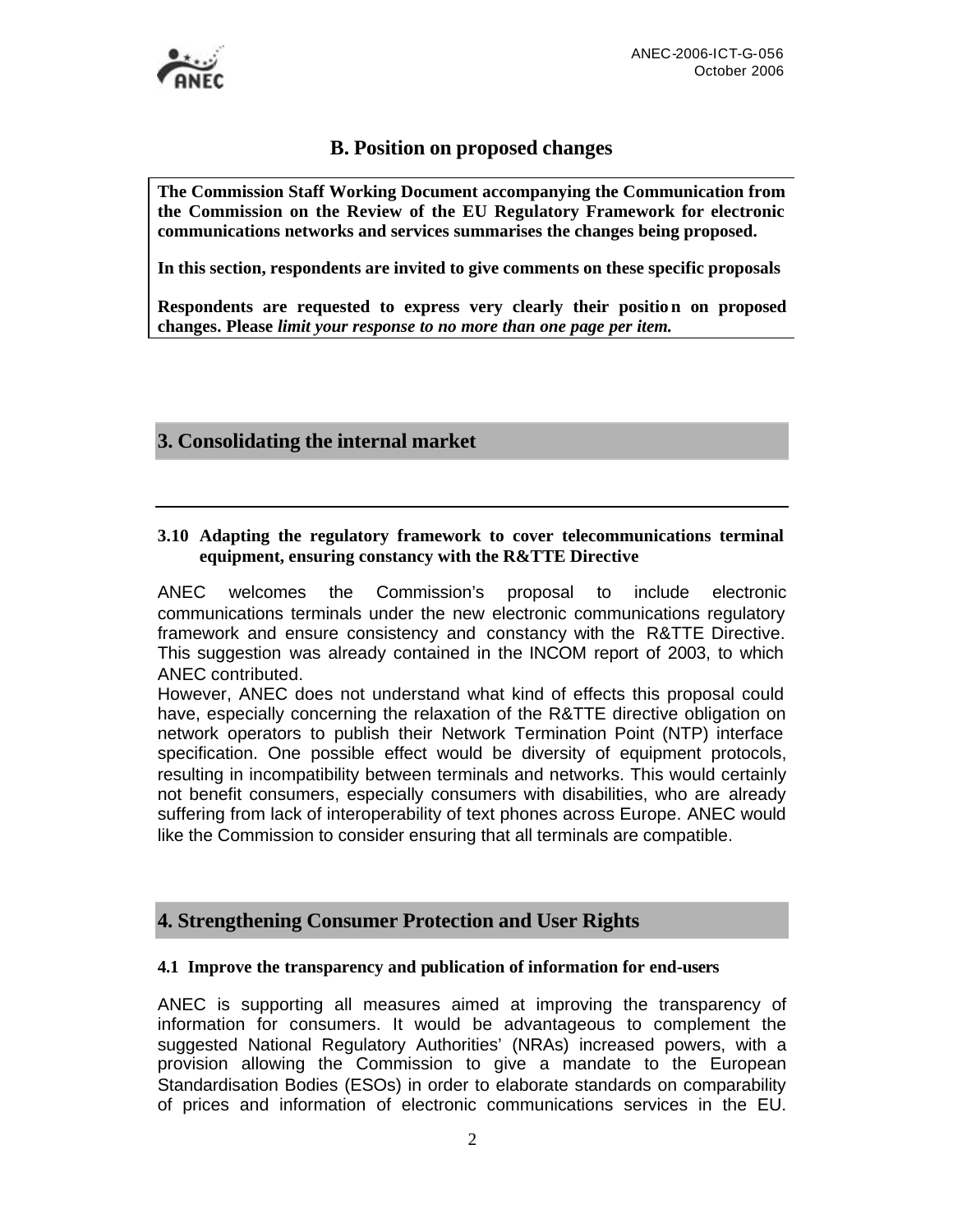

Moreover, it should be foreseen that if information providers implement those standards, there is a presumption of conformity with art 21 of the Universal Service Directive. This would ensure that any information to consumers is gathered and presented in an objective and transparent way and would provide Members States with a simplified form in complying with the obligation of art 21 of the Universal Service Directive.

#### **4.2 Updating Universal Service**

ANEC regrets the Commission's decision not to up-date the scope of the Universal Service but to wait until 2007 when it intends to issue a Green paper on the Universal service to launch a wide ranging debate.

ANEC would like to reiterate the views we expressed in July 2005 (ANEC2005/DFA/018) when we responded to the consultation on the review of the Universal Service Directive (COM(2005) 203).

In ANEC's opinion, the concept of Universal Service should be extended so that it includes access at any location. It is ANEC's understanding that Universal Service represents the basic set of services which all consumers are entitled to expect. As such, it is inevitable that the concept of Universal Service evolves with time as technological and social conditions change.

Whilst recognising that a significant majority of consumers are using mobile communications services, ANEC would like to highlight the fact that many consumers, older people and people with disabilities in particular, rely only on the provision of Universal Service (connection to the public telephone network at a fixed location). A minority of consumers are indeed excluded from society by not being able to use specific services as enjoyed by the majority.

If mobile services were considered as part of the Universal Service provision, then they would need to support the introduction of: character-by-character based interactive texting solutions that work across various networks ; platforms and relay services and easy, cheap access to the equipment supporting interactive texting. Given the popularity of SMS we believe that Interactive texting will enhance the experience of all users, not just people with hearing impairments, if this facility is built into mainstream products and services.

According to Annex V of the Universal Service Directive, the above elements must be taken into account by the Commission in considering whether a review of the scope of the Universal Service in needed. ANEC does not agree with the Commission evaluation of 2005 leading to the non-modification of the scope of the Universal Service. We would therefore like to suggest that Annex V of the Universal Service Directive specifically mention access by elderly and people with disabilities as a criterion to be taken into account before any revision of the Universal Service is considered.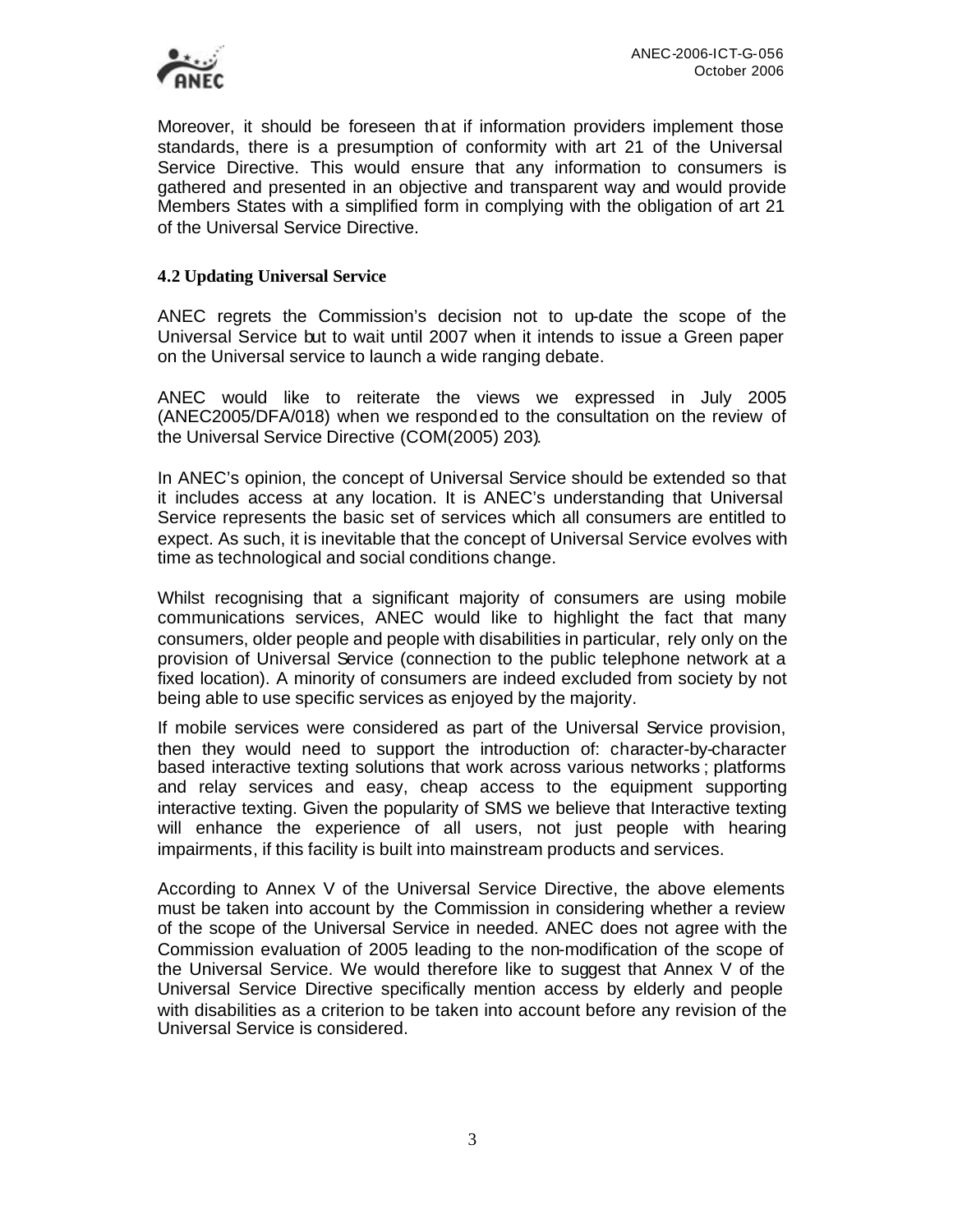

#### **4.3 Separate the provision of access to public communications networks from the provision of telephone services**

ANEC is rather surprised by the Commission's stated intention not to revise the scope of the Universal Service but to propose the separation of access and provision of services. ANEC believes that it is too soon to proceed with such a modification while refusing to change the scope of the Universal Service, as it seems illogical to prepare the ground for some changes but not for others. Universal Service should ensure accessibility of both the network and the service in order to limit the "digital divide" as much as possible.

### **4.4 Remove provisions on universal directories and directory inquiry services from the scope of universal service**

ANEC would like to voice its opposition on the proposed removal of provision on directories and directory inquiry services. We believe that regulation on directories and inquiry services is needed to ensure that directory services on the market are accessible to all consumers.

### **4.5 Adapt 'telephone service' specific' provisions to technology and market developments**

ANEC supports the proposal to task a Committee of Member States (Comitology). However, we urge to complement this Committee by an expert group (stakeholder advisory forum), to set key requirements in order to react on market developments in a rapid and flexible way. This procedure must be transparent and open to all stakeholders in a structured way, in particular public interest stakeholders, such as consumers.

#### **4.7 Ensure that regulators can impose minimum quality of service requirements**

ANEC supports the proposal to give NRAs the power to set minimum quality levels for network transmission services in a Next Generation Networks (NGN) environment based on technical standards identified at EU level. By the time the revised framework will enter into force (2010), next generation services would have developed very significantly and it is essential to ensure that they are reliable and fully accessible by all consumers. Moreover, in ANEC's opinion, the application of the consumers' protection measures of the framework should be extended to the provision of NGN services. A set of Quality of Service standards should be developed to underpin those measures.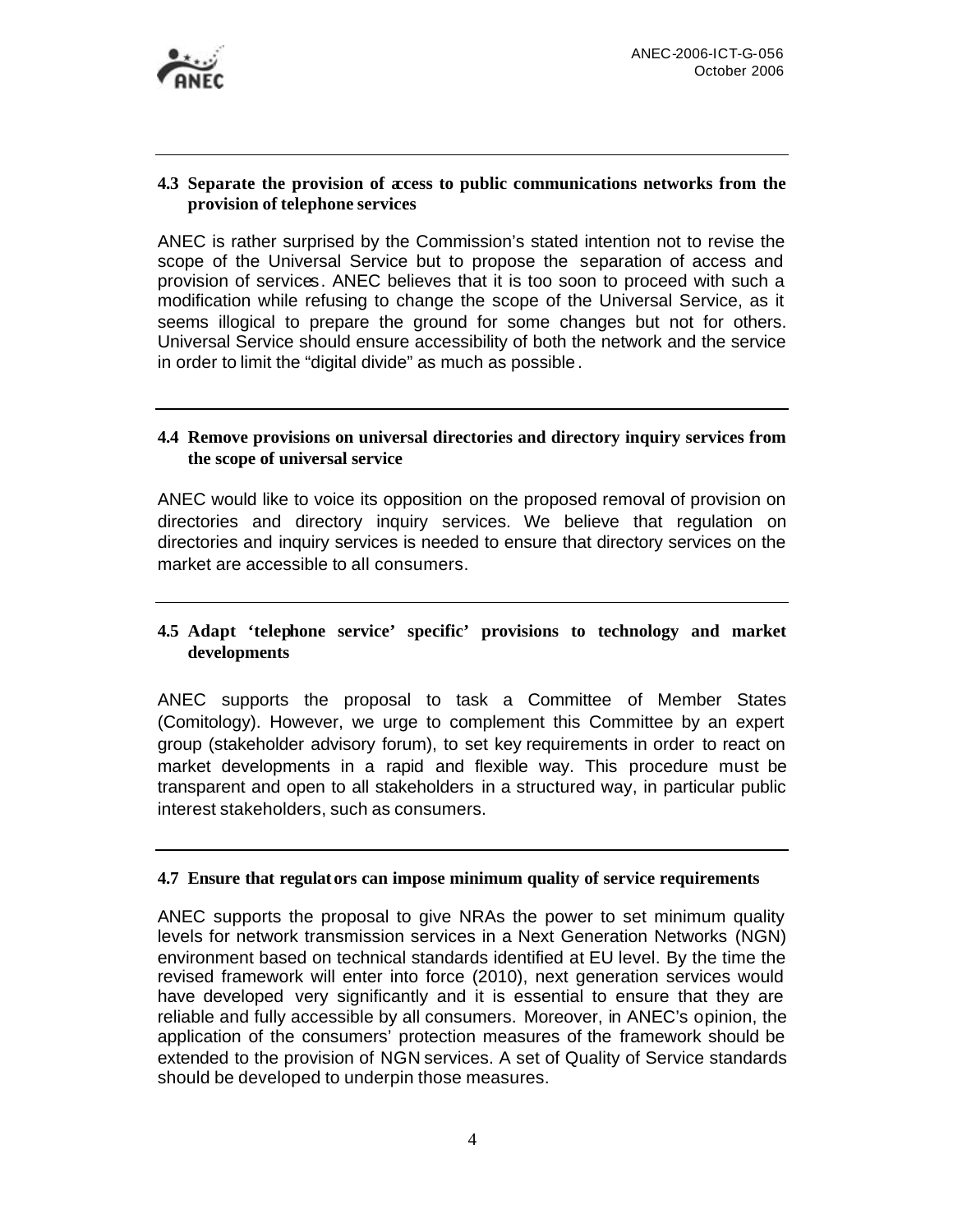

#### **4.8 Strengthen the right of disabled users to access to emergency services via the number '112'**

ANEC welcomes the suggestion to strengthen the rights of consumers with disabilities to access emergency services via the 112 number. We suggest that art 7 of the Universal Service Directive is modified in order to ensure that calls from text phones are handled by the relay service in an effective and reliable manner. SMS access, for example, is completely inadequate in this context because it does not provide equivalent real-time communication. Standards to implement the above accessibility requirements should be mandated by the Commission and should be implemented by the operators and service providers. This would also provide Members States with a simplified form in complying with the obligation of art 26 of the Universal Service Directive.

#### **4.9 Introduce a Community mechanism to address eAccessibility issues**

ANEC welcomes the Commission's intention to address in general terms eAccessibility issues as we believe that access to electronic communications products and services is a basic consumer's right. Discrimination exists if some consumers, elderly and people with disabilities, can not reap the benefit of the Information Society. Therefore, ANEC believes that a fundamental review of the regulatory framework is needed with respect to eAccessibility, going beyond the Commission's current proposal. In ANEC's view, a better definition of the accessibility requirements contained in the Universal Service Directive is needed. This should be done by strengthening the role of public authorities when elaborating detailed specifications. ANEC supports the proposal to task a Committee of Member States (Comitology), complemented by an expert group (stakeholder advisory forum), to set key eAccessibility requirements in order to react on market developments in a rapid and flexible way. This procedure must be transparent and open to all stakeholders, in particular public interest stakeholders, such as consumers.

Moreover, ANEC suggests the Commission to consider the extension of art. 17 of the Framework Directive to other important aspects of the provision of harmonized electronic communications services across Europe, such as accessibility and usability. Such a provision would allow the Commission to enhance the implementation of eAccessibility standards if consumers with disabilities needs are not met in terms of interoperability and freedom of choice.

# **5. Improving Security**

**5.1 Oblige operators to take security measures, and grant powers for NRAs to determine and monitor technical implementation**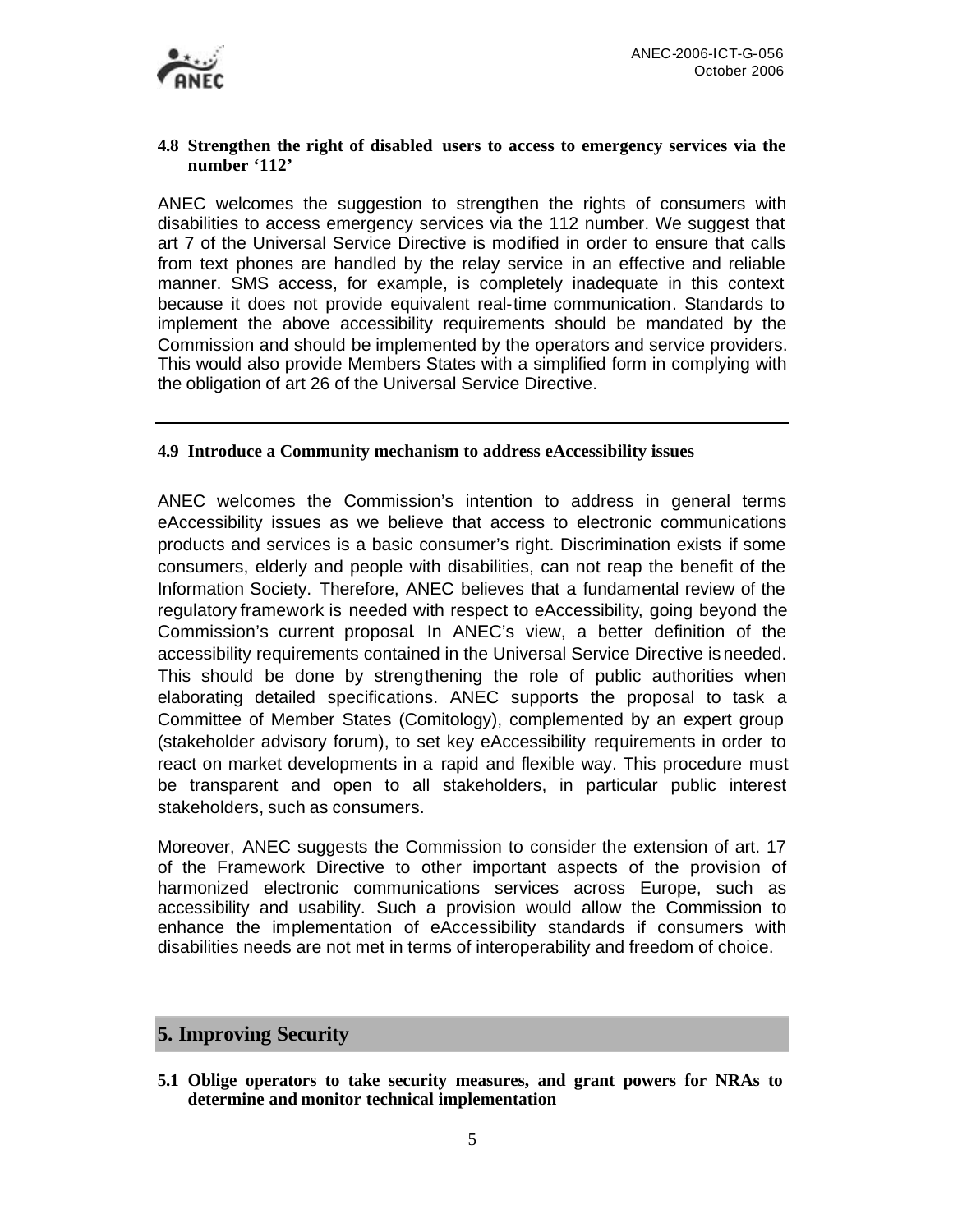

ANEC regards the protection of consumers' privacy and security as one of the core issues of the regulatory framework. At the moment, consumers seem to bear the cost of protecting themselves from any danger or prying attempts that come through the electronic communications networks.

As the ANEC R&T report on Internet filtering tools shows<sup>3</sup>, a significant sample of consumers representatives from seven EU countries think that filters should be Internet Service Providers (ISP) based rather then installed on the consumers' computer. Moreover, tests carried out by consumer associations show that consumer requirements (easy to use, clear labelling, reliability, security) are not met.

Endorsing standardisation as a useful tool to ensure consumer protection, ANEC would therefore like to suggest the Commission to mandate standards in order to provide methods for checking the effectiveness of privacy enhancing technologies such as Internet filters. This would assist in building consumers confidence in the future electronic communications products and services. Of course, it is vital that the consumer view is an integral part of any standardisation activity.

 $3$  ANEC-R&T-2006-ICT-002.